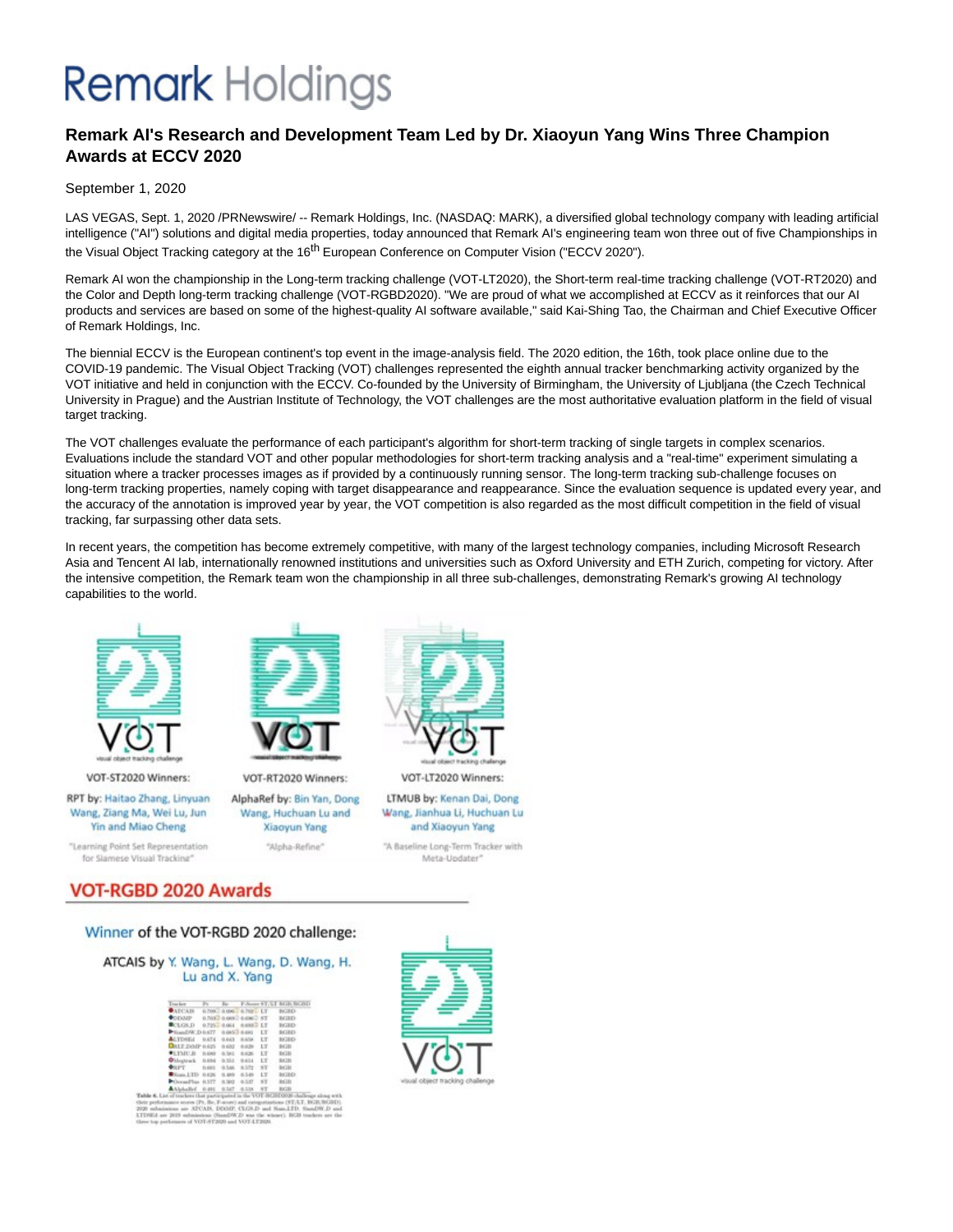

#### **Advancing AI technology Research & Development for wider applications**

Remark AI is an innovative enterprise dedicated to the implementation of advanced artificial intelligence technology. The company has established laboratories jointly with well-known foreign universities such as Oxford University and the University of Liverpool, and has applied dozens of top AI technologies to intelligent solutions such as safety and safety supervision, farming, and manufacturing.

Remark AI continues to break new ground in the research and development of cutting-edge technologies. In recent years, it has successively won leading rankings in multiple international competitions in the field of video tracking and segmentation, marking Remark AI's industry leading position in key video intelligent analysis technologies such as video target detection, tracking and segmentation technologies. At the same time, these technologies will be widely used in the 5G+AR video business of Remark AI's smart retail, smart campus, smart construction, smart city, internet of vehicles, medical and other fields.

#### **Getting the world back to work sooner and safer**

During the ongoing COVID-19 pandemic, Remark's AI thermal imaging systems provide solutions to identify individuals with higher than normal skin temperatures, and to protect other individuals from possible infections. According to CDC, fever is the earliest symptoms of COVID-19. Remark Thermal products are industrial grade and developed to efficiently and accurately detect raised body temperatures of individuals being scanned, providing a first layer of security.

The use of thermal scanning can mitigate the risk of spreading any type of contagious illness, but also include a multitude of other benefits such as:

- Improve the safety of staff, and cut down operational costs from not having a trained staff member to individually scan each person entering with an outdated temperature gun;
- Have the ability to view alerts in real time both on display and can also be sent as an email or text to authorized administrators;
- Create a discreet and non-intrusive experience for your customers and staff;
- Integrate with employee check-ins and contactless gate and door access;
- Provide contact tracing questions after a temperature scan.

In addition to video tracking and thermal imaging, Remark AI has also made new progress in facial analysis. In response to the current situation where people generally wear masks, mask wearing detection, face recognition under masks, and attribute analysis models have been developed. In addition, infrared thermal imaging technology has been integrated to form an independent "Remark Brain" integrated platform to help society solve all kinds of new face problems under the new epidemic prevention situation.

With the resumption of work and schools, epidemic prevention for people in public places such as office buildings, hotels, hospitals and schools become even more challenging. The movement of people has brought economic activity and greater health risks. Remark AI's series of mask-wearing face models provide complete solutions for all sectors of society in a timely manner. Its functions include mask detection for employees, non-contact temperature measurement, and daily face-scanning access control for check-in and check-out.

In addition to individual settings, according to a test done on 100,000 actual pictures, the model can quickly identify and label faces wearing masks and those without masks while detecting mass faces in densely crowded public scenes. The face detection accuracy rate reaches 98.6%, and the mask